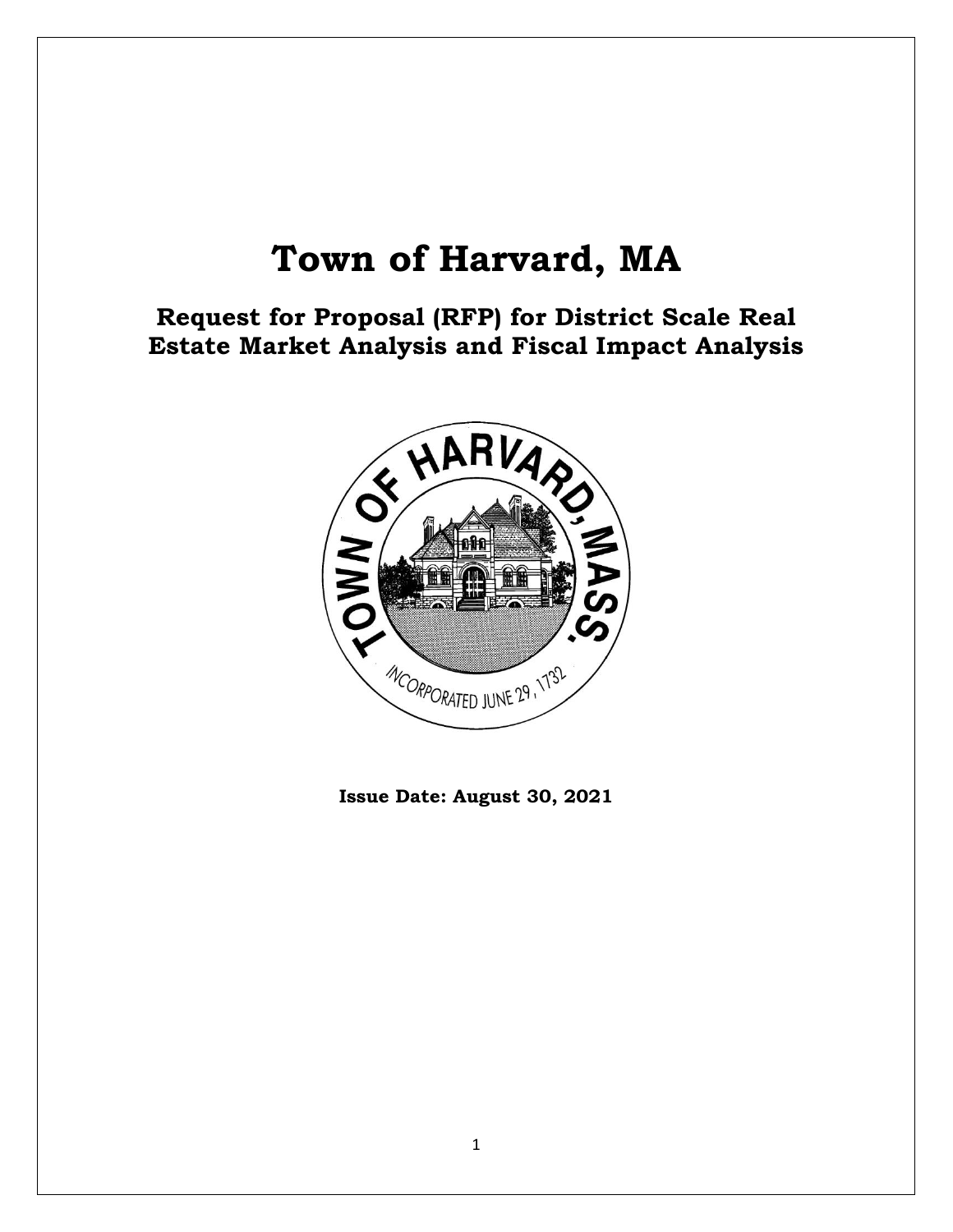# **Table of Contents**

Section 1 – [Introduction and Instructions](#page-1-0) Section 2 – [Scope of Work](#page-2-0) Section 3 – [Proposal Formal and Content](#page-13-0) Section 4 – [Review of Proposals and Selection](#page-14-0) Section 5 – [Standard Proposal Information](#page-16-0)

# <span id="page-1-0"></span>**Section 1 – Introduction and Instructions**

#### **Purpose of the RFP**

This Request for Proposals (RFP) is issued by the Town of Harvard, Massachusetts Community and Economic Development Office in affiliation with the Planning Board. The purpose of this RFP is to establish a contract with a qualified consultant to perform an independent real estate market analysis for the town's Commercial District and to conduct a fiscal impact analysis based on the market analysis findings. The outputs of these analyses will be used to help the Town establish a vision to reconfigure the Commercial District, which is the subject of subsequent phases sought by the Planning Board.

### **Contact Information**

Ms. Marie Sobalvarro, Assistant Town Administrator and Chief Procurement Officer is the primary point of contact for this RFP:

13 Ayer Road Harvard, MA 01451 978-456-4100 x.330 [msobalvarro@harvard.ma.us](mailto:msobalvarro@harvard.ma.us)

Additional contacts during the project phase will be:

Mr. Christopher J. Ryan AICP; Community and Economic Development Director [cryan@harvard.ma.us](mailto:cryan@harvard.ma.us)

# **Proposal Schedule**

This schedule represents the Town of Harvard's best estimate of the timing for the RFP process. If a component of this schedule such as the deadline for receipt of proposals is delayed, the rest of the schedule may be shifted accordingly.

- RFP Issued: August 30, 2021
- Proposals Due: October 1, 2021
- RFP review begins: October 4, 2017
- Interviews with consultants: mid- to late-October 2021
- Intent to award: November 2, 2021
- Work begins: November-December 2021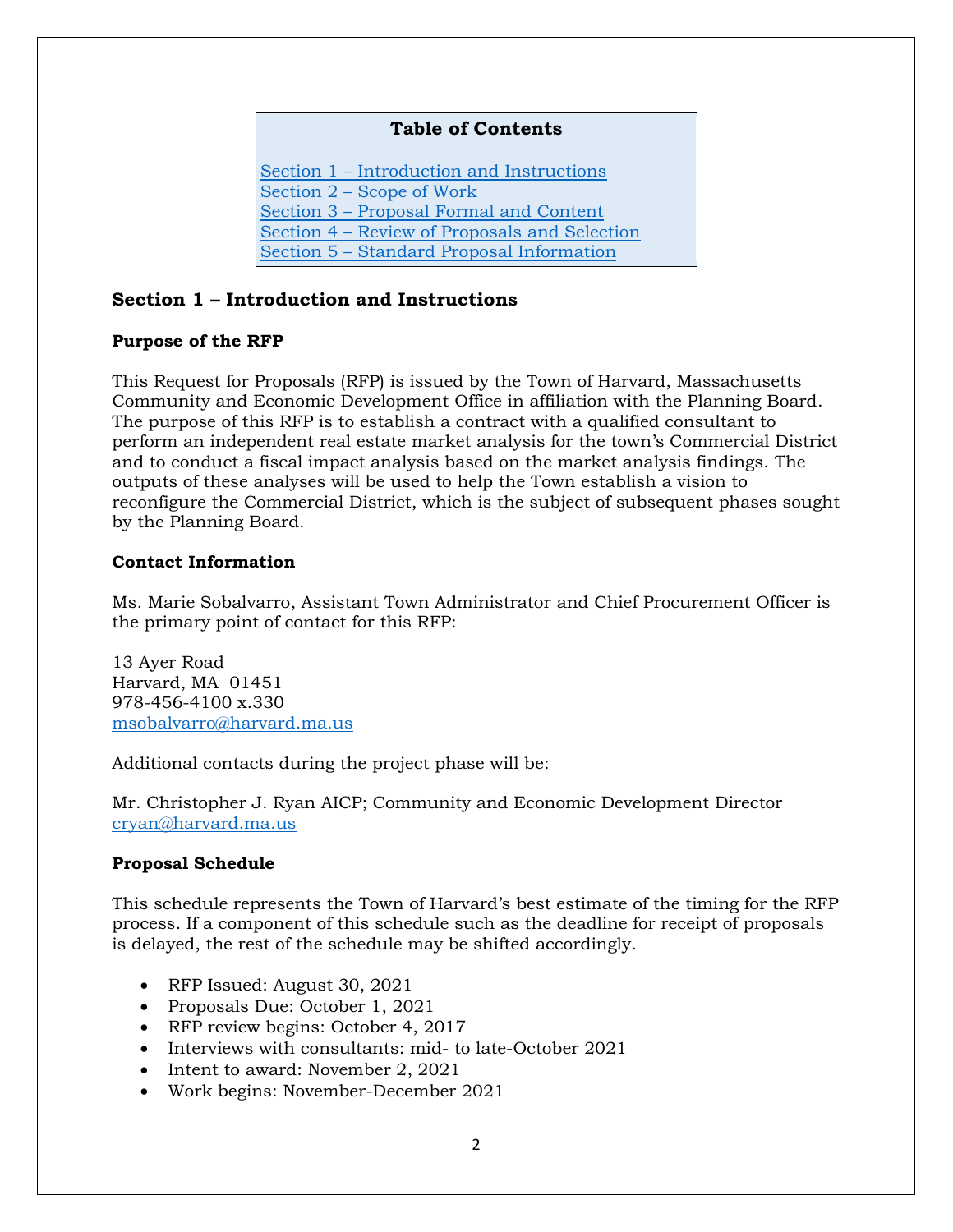Note: execution of project may be contingent on securing additional funding, depending on the proposed costs received during the RFP process.

# **Return Mailing Address and Deadline for Receipt of Proposals**

Respondents must submit one (1) electronic copy (PDF required) and five (5) hard copies of the proposal in a sealed envelope or package. Envelopes or packages containing proposals must be clearly addressed as follows:

Town of Harvard, MA Attn: Marie Sobalvarro Re: Market Analysis and Fiscal Impact Analysis RFP 13 Ayer Road Harvard, MA 01451

Proposals must be received by the Town no later than 2:00 p.m. on Monday, October 4, 2021.

Each Respondent's Proposal shall include a Fee Proposal in a separate sealed envelope.

Respondents assume the risk of the method of dispatch chosen. The Town of Harvard assumes no responsibility for delays caused by any delivery service. Postmarking by the due date will not substitute for actual proposal receipt. Late proposals or amendments will not be considered.

# **Questions**

Questions regarding this RFP are welcomed and encouraged if Respondent seeks clarity on any part of the RFP. Please direct all questions to Christopher J. Ryan at the contact information above. Harvard will make an effort to post any broadly applicable questions and answers on the [project website](https://www.harvard-ma.gov/economic-development/pages/ayer-road-planning-framework-project)<sup>1</sup> in a timely manner. Any errors in the RFP will be posted on the project website. Questions may be submitted up to Thursday, September 23, 2021 at 3:00 pm.

Firms that may be interested in submitting a response are strongly encouraged to submit their contact information upon receipt of the RFP to be sure they receive relevant updates, if any, to the RFP.

# <span id="page-2-0"></span>**Section 2 – Scope of Work**

#### **Introduction and Background**

Harvard, Massachusetts is a small exurban community located just outside of I-495 west of Boston. With a population of 6,620 (U.S. Census estimate for 2019), over 94% of Harvard tax revenue derives from residences, and nearly 82% of zoned land is for residential with commercial zoning making up only 2.4%.

<sup>1</sup> https://www.harvard-ma.gov/economic-development/pages/ayer-road-planning-framework-project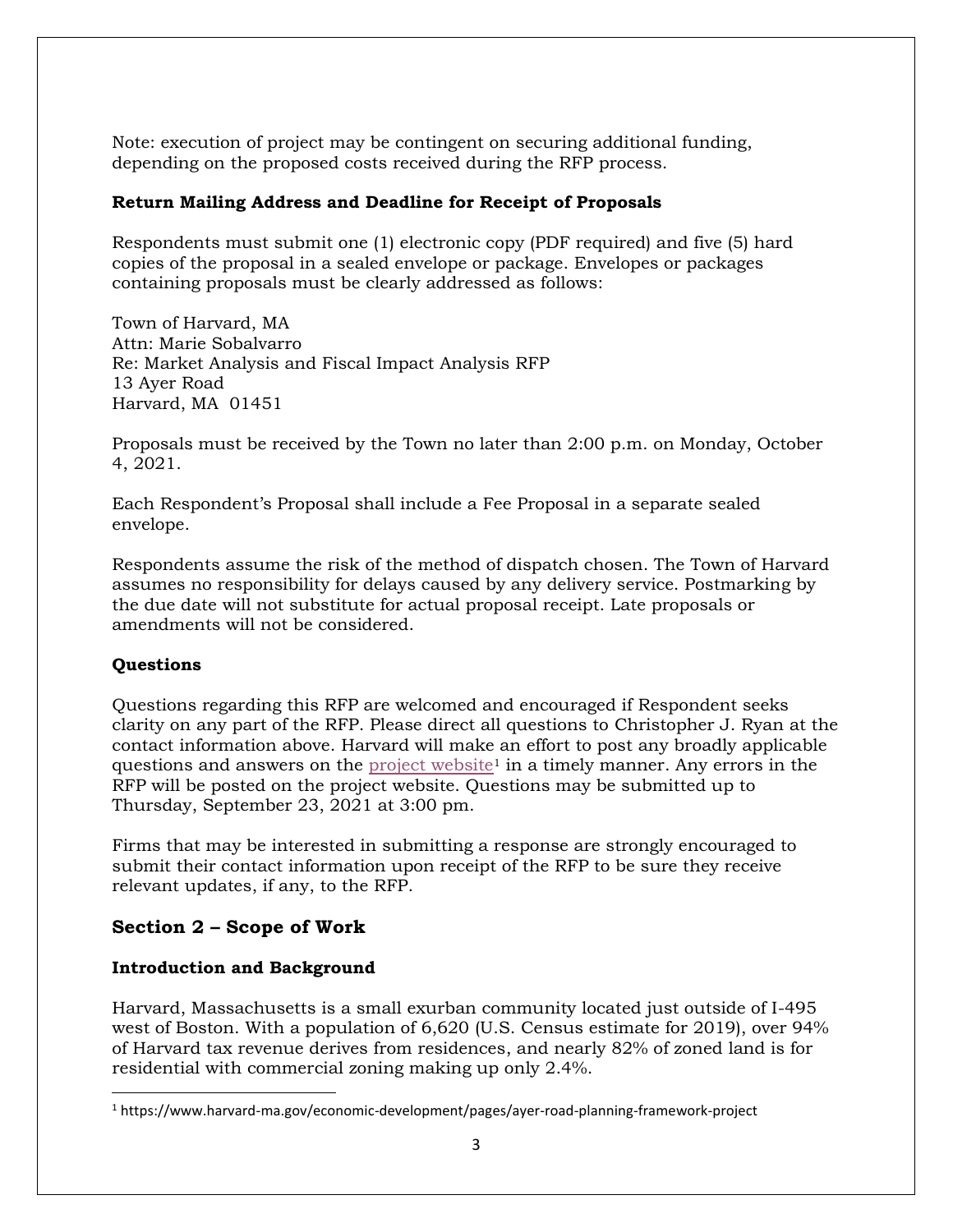Harvard's Commercial Zoning District, located along Ayer Road (State Routes 110/111) has not developed as anticipated, as noted in the past four master plans completed by the Town (1970, 1988, 2002, and 2016). Currently, the District is not served by either municipal water or sewer service. The base Floor Area Ratio (FAR) is 0.10 with a special permit overlay allowing 0.20 if affordable housing is included.

The aforementioned master plans have each recommended a more village-like development pattern that would be complementary with the rural, historic, New England pattern of development that the rest of Harvard exhibits. However, without the necessary infrastructure and a zoning that would facilitate this pattern, the District has slowly evolved into a very low density example of suburban commercial sprawl with no design theme, no land use cohesiveness, and no character.

Moreover, Harvard has identified in the 2016 Master Plan and other policy documents, a lack of available housing in certain sectors as a limitation to certain types of commercial development. From affordable, low- and moderate-income housing to workforce housing, starter homes, empty nester housing, and housing for the various cohorts of seniors, there is a lack of housing stock in general. A housing needs assessment is crucial if Harvard is to actively move forward with targeted residential development and growth as part of an overall economic development strategy.

With all of this in mind, the Harvard Planning Board adopted a Three Phase Plan for the area in 2019, the details articulated in [this policy document](https://www.harvard.ma.us/sites/g/files/vyhlif676/f/uploads/ayer_road_planning_2019_version_9.0.pdf)<sup>2</sup>, which advocates for a reconfiguration of the commercial zone, irrespective of the current parcel configuration, to advance the pattern of development described above.

The program recommends that Phase 1 will be a market analysis and fiscal impact analysis projecting viability and return on investment for various scales and scenarios of development for a desired reconfiguration of the current commercial district.

Phase 2 will be a corridor vision plan to gain citizen input, develop design schemes and renderings, and address systemic issues such as infrastructure, open space, amenities, transportation, and land use regulations. Finally, with a vision developed by citizens, the Planning Board will need to develop a regulatory framework (Phase 3) that supports this vision and one option for this garnering interest is a Form Based Code (FBC).

Related to existing and market potential within Harvard's municipal boundaries, adjacent communities such as Ayer, Littleton, Shirley, Bolton, Boxborough, Stow, and Lancaster are all experiencing residential development, all of which can both provide additional marketable opportunity for Harvard, but also impact Harvard infrastructure such as roadways.

Harvard believes that taking a comprehensive approach with a district-wide market and fiscal analysis project for the corridor would not only result in a better and more actionable end product but would also more accurately take into account the dynamics of how the various land uses are interrelated.

<sup>2</sup> https://www.harvard.ma.us/sites/g/files/vyhlif676/f/uploads/ayer\_road\_planning\_2019\_draft\_8.2\_2.pdf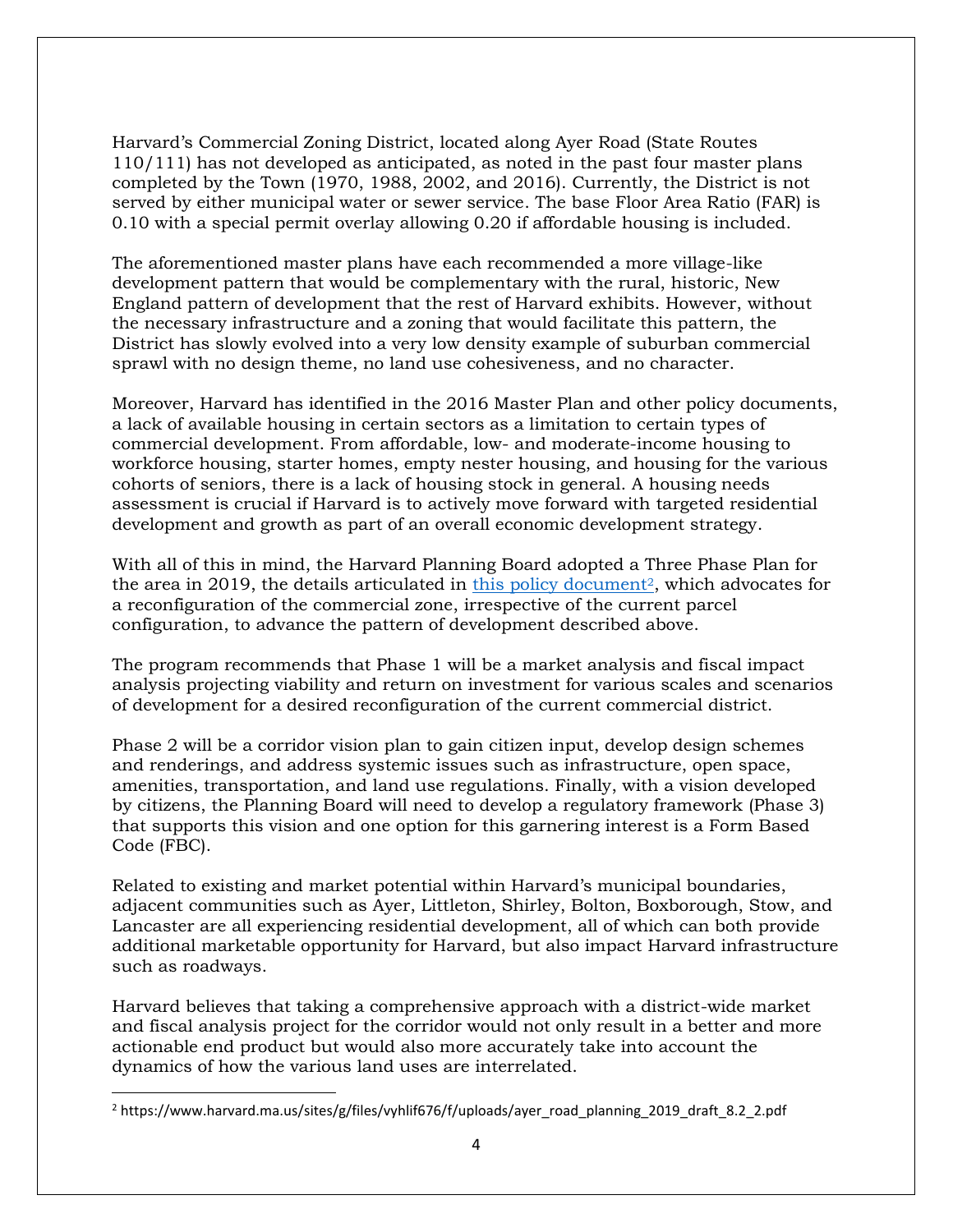

*Figure 1 - Ayer Road Commercial Zoning District (Pink)*

The completion of a comprehensive market analysis is imperative. To build a foundation for successful commercial corridor development, this market study will identify the current and future business and cluster mix of the commercial corridor: Commercial (primarily retail and dining), Services, Office, R&D/Lab, Residential, and other uses that may be a good fit for the community and area. This data will inform the next phase of the project—a Corridor Vision Plan, and set the stage for an innovative zoning solution for the area.

Past efforts to develop the Ayer Road corridor have met with resistance from residents concerned about a negative visual impact on the community or self-serving developers. The 3-Phase Ayer Road Commercial District Vision Plan Framework addresses this concern and other potential apprehensions by providing citizens with a platform to help develop a unified development plan for the corridor. These concerns are why a carefully crafted three-phase project has been created and why the first phase is so critical to the successive phases. In order to justify further time and effort, the analysis must show growth potential that is fiscally positive, so that the Town can balance its tax base and relieve the burden on residences to fund town services and facilities.

#### **Site Dimensions**

The project area measures approximately 344.5 acres along a +/- 1.2 mile stretch of Ayer Road (Route 110/111) extending from the Route 2 interchange to 1/3 mile south of the Ayer Rotary. See map on the previous page (Figure 1) for a recent zoning depiction of the study area (the lands zoned Commercial or C in pink).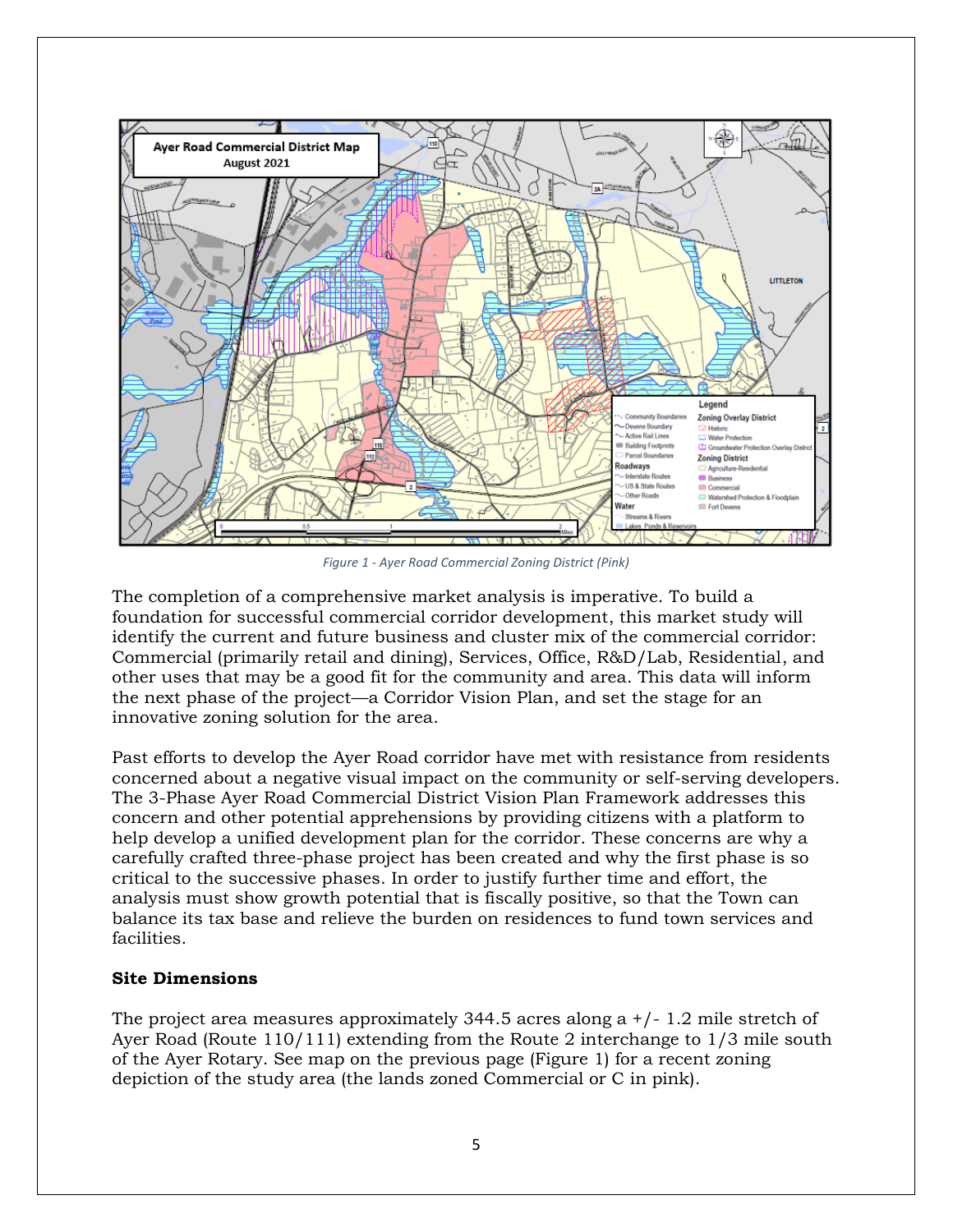# **Project Objectives**

A project working group will be formed by the Planning Board to review proposals, conduct interviews, select the consultant for the project, and guide the project's process. Economic Development staff will serve as the primary local point of contact for the project. A summary of project objectives follows, and details related to objectives are provided below.

# *Market Analysis*

- 1. To have the specific trade areas delineated
- 2. To have a SWOT<sup>3</sup> analysis performed for the district
- 3. To have a market and trade area analysis conducted
- 4. To have the consultant identify an optimal mix of uses and tenant types
- 5. To have a development strategy created

#### *Fiscal Impact Analysis*

- 1. To have the consultant recommend a specific fiscal impact method with justifications for the choice
- 2. Have the development of a set of findings created in a form that provides clear answers related to the fiscal impact of each scenario. Findings shall not only be developed for each scenario but shall also show the impact of various revenue generation scenarios by changing tax rates and also considering other revenue tools such as TIFs<sup>4</sup> and special option taxes.
- 3. The consultant shall provide a set of recommendations to the Town on the most revenue beneficial strategy to pursue.

# *Market Analysis Detailed Project Objectives*

The intent of the market analysis and strategy is to achieve the following objectives for Harvard:

- 1. Delineate Harvard's trade area for a range of uses.
- 2. Learn the strengths, weaknesses, opportunities, and threats of the Ayer Road commercial district.
- 3. Have a market and trade area analysis conducted for a range of potential uses depicted in the scope.
- 4. Receive a sales gap analysis and competitive supply analysis to determine the leakage being experienced and what Harvard's direct competition is.

<sup>&</sup>lt;sup>3</sup> Strategic planning term referring to (S) Strengths, (W) Weaknesses, (O) Opportunities, and (T) Threats.

<sup>4</sup> TIF = Tax Increment Financing (an economic development incentive for developers and businesses).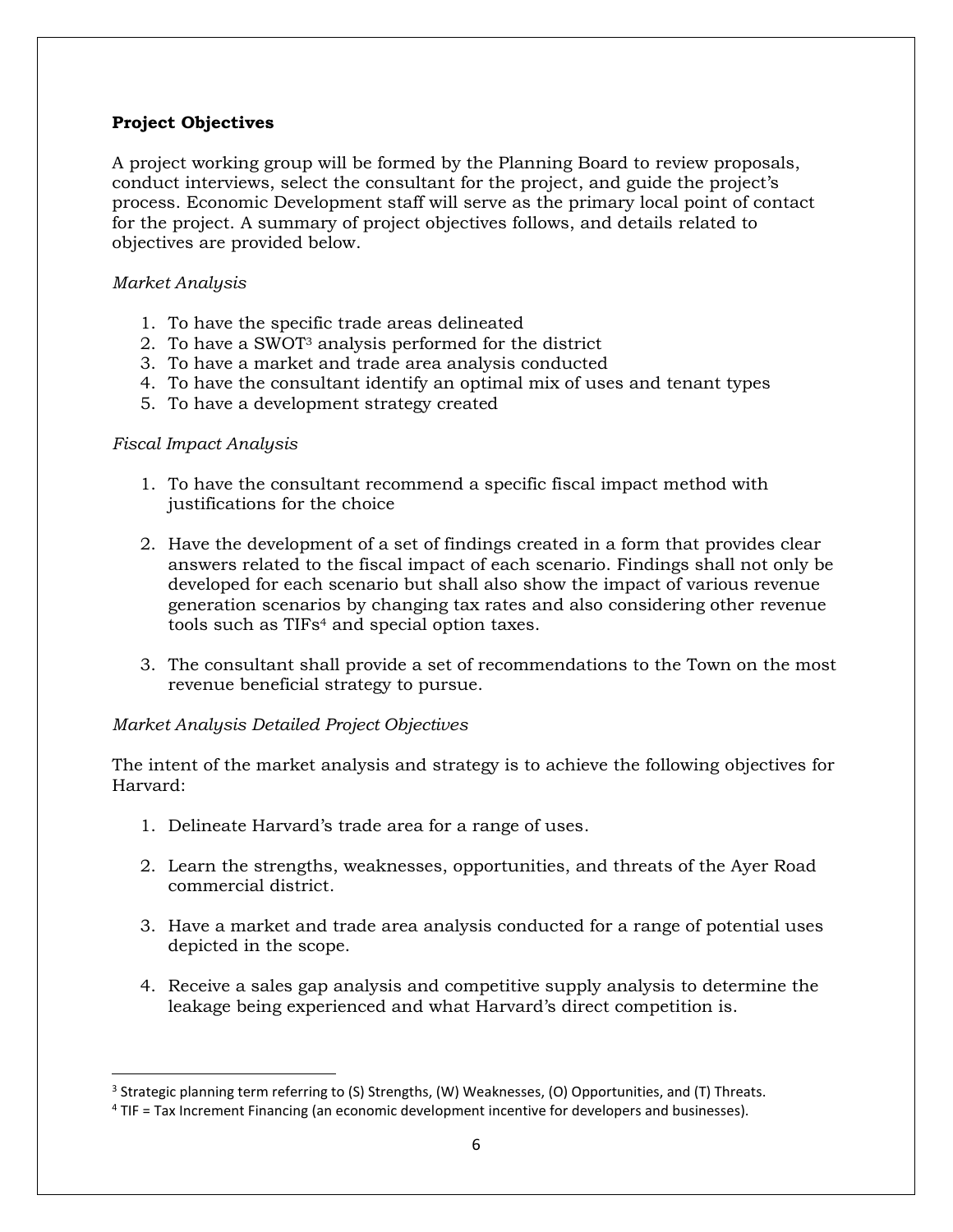5. Receive a forecast of the district's capture potential, by use, and what this translates into related to specific square footages and residential units.

# *Fiscal Impact Analysis Detailed Project Objectives*

Harvard seeks to have a fiscal impact analysis of the results of the market analysis conducted in order to show the anticipated revenues generated by each scenario; the anticipated additional costs for services, personnel, and facilities created by the new development; and the net return to the Town for each.

The specific method of fiscal impact analysis to be conducted (average costing, marginal costing, or hybrid) should be justified by the consultant based on understanding Harvard's desired outcomes which include whether municipal operations need to be enhanced to meet the needs of the new development and by how much. Additionally, the consultant should take into consideration the [critiques of](https://www.google.com/url?sa=t&rct=j&q=&esrc=s&source=web&cd=&ved=2ahUKEwj1nMCJ-o_yAhWgF1kFHf-GAfUQFjAAegQIAxAD&url=https%3A%2F%2Fwww.lincolninst.edu%2Fsites%2Fdefault%2Ffiles%2Fpubfiles%2Fkotval-wp06zk2.pdf&usg=AOvVaw2QUAONOZhrUilTGqn_q9Wj)  [traditional methods](https://www.google.com/url?sa=t&rct=j&q=&esrc=s&source=web&cd=&ved=2ahUKEwj1nMCJ-o_yAhWgF1kFHf-GAfUQFjAAegQIAxAD&url=https%3A%2F%2Fwww.lincolninst.edu%2Fsites%2Fdefault%2Ffiles%2Fpubfiles%2Fkotval-wp06zk2.pdf&usg=AOvVaw2QUAONOZhrUilTGqn_q9Wj) on the specific conditions of the Town and project area as well as specific needs articulated for this project including residential impacts from commercial projects, interaction of land uses, and compact versus sprawl development.

Given these considerations, Harvard seeks a fiscal impact analysis product that best fits the situation of the region and community, development scenarios established in the market analysis phase, and the specific data needed to make a decision about proceeding with the subsequent phases of the project. Thus, we are looking for a proposal that:

- 1. *Selects an Appropriate Method*  Recommends a specific fiscal impact method and provides a justification for the method based on the specific circumstances of this project in the context of Harvard.
- 2. *Determines Fiscal Impact* Provides a set of findings that establish clear fiscal impact data on each of the scenarios developed as part of the market analysis.
- 3. *Clearly Communicates Recommendations*  Provides recommendations for each scenario related to how Harvard must respond to the provision of public services at each development level. For example, for a specific scenario, Harvard may need to provide three additional police officers and two squad cars. The recommendations should be in a report accompanied by a spreadsheet or other tool showing the data for each scenario. This tool should be created to allow Harvard to make adjustments to show how changes may affect impacts.

# **Scope of Work**

**Note:** The following Scope of Services and associated deliverables are, based on the Town's objectives, the best estimate of what data and analysis will be needed to answer the key questions before making a "go/no-go" decision regarding Phase 2 of the Ayer Road Corridor Vision Plan Project. Harvard encourages prospective respondents to restructure and tighten up the Scope based on your experience and your understanding of the budget limitations of this project.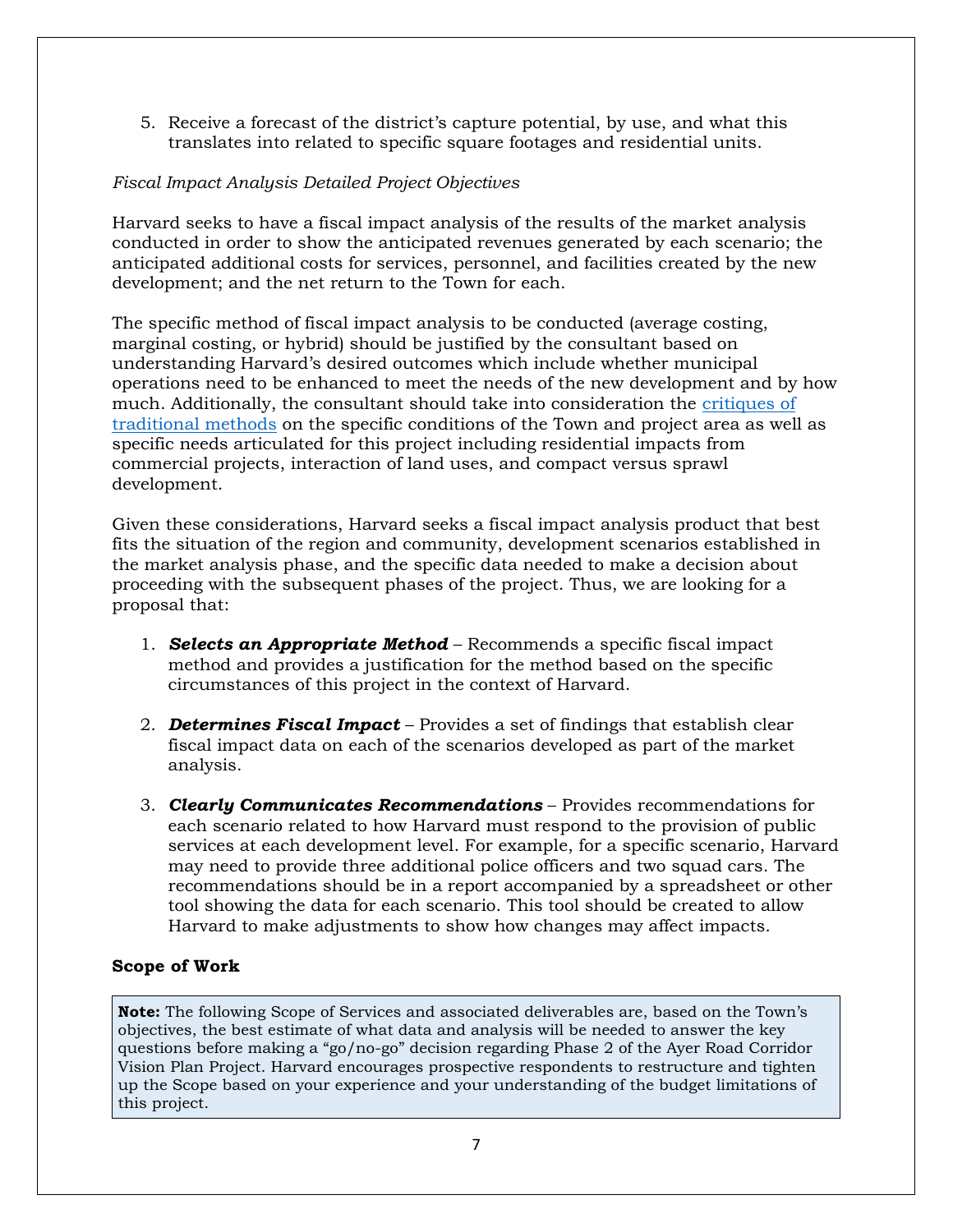### *Market Analysis*

The selected consultant will provide research, analysis, and recommendations sufficient to accomplish the "Project Objectives" as stated above. At a minimum, the scope of work shall include the following tasks:

**Administrative Tasks:** The following scope tasks are related to meetings, communications, and other administrative tasks as part of the project:

- 1. Virtual kickoff meeting to review project goals, objectives, relevant materials, finalize details of the scope, and develop project schedule with Town Staff and Work Group.
- 2. Four (4) updates to Staff/Work Group.
- 3. Weekly progress report emails with Town Staff and at least three (3) check-ins with Town Staff regarding progress.
- 4. Optional: Presentation of findings to a joint meeting of the Planning Board and Select Board.

**Task 1:** Assess Current Local and Regional Market – Develop an overview of the community and its demographics, regional economy, and local economy and market (market delineation) to provide a context for this analysis and strategy. Identification of local and regional trade areas for each use related to the commercial district is crucial for this step. This should include:

- *a. Summarize Harvard Existing Conditions in the District* Assembly and review of existing businesses and housing inventory addressing retail, dining, entertainment, personal and professional services, research and development, and offices, as well as all types of housing. Other characteristics such as transportation system, infrastructure, and environmental constraints should be identified. The inventory will be based upon readily available existing data, and the consultant will fill voids and update data as needed. Develop a written narrative of existing market conditions to address relevant issues such as the quantified number of various businesses and housing types, vacancy space/units, product mix and pricing, and similar characteristics.
- b. *Delineate Trade Area* Develop trade area demographics and lifestyle characteristics, with particular attention to characteristics of interest to potential Harvard development sectors.
- c. *Sales Gap Analysis* and *Competitive Supply Analysis* Developed for Harvard versus surrounding communities and those within the trade areas.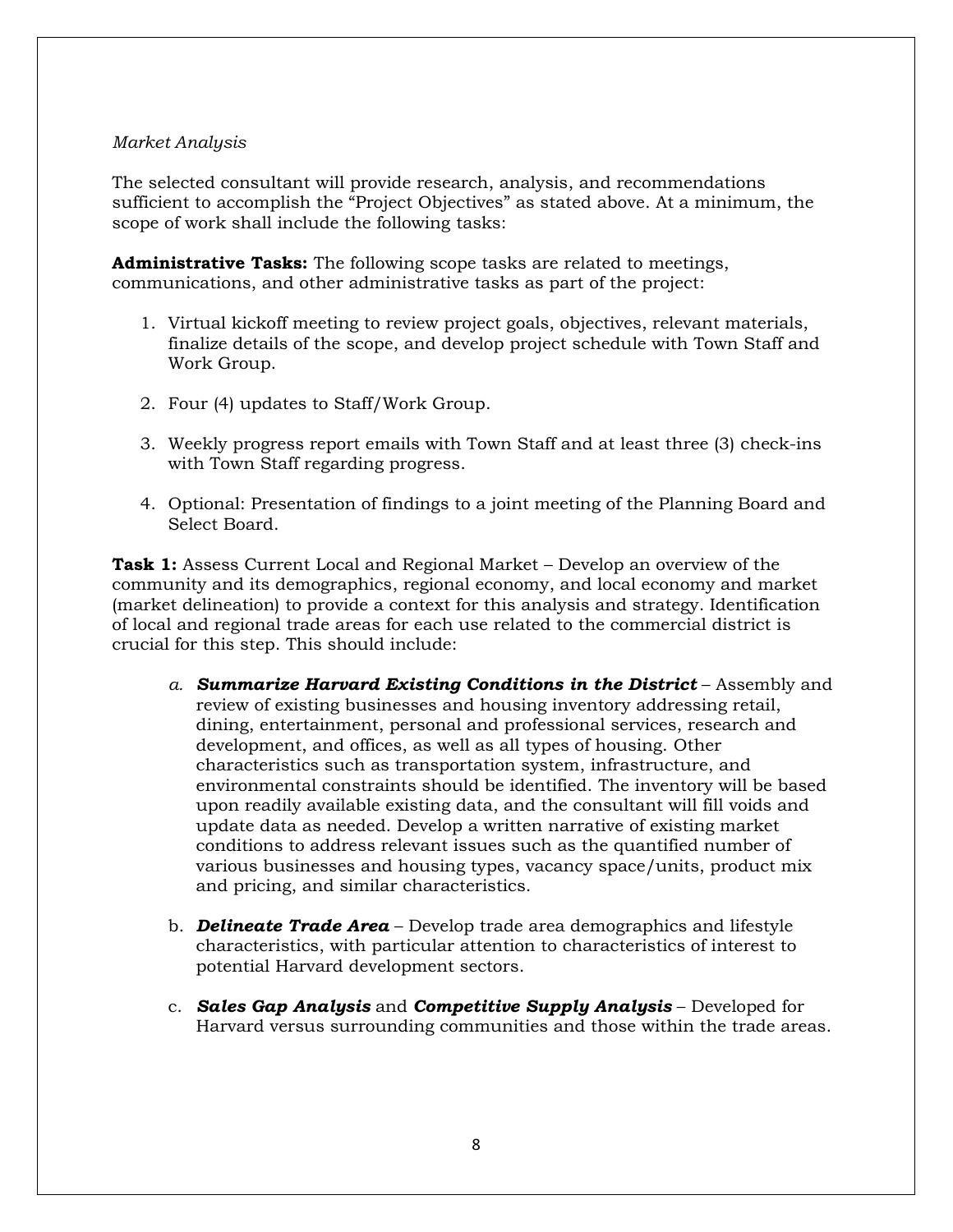- d. *SWOT Analysis* Using a SWOT<sup>5</sup> analysis, identify variables that could influence the market potential of the Ayer Road Commercial District, including:
	- [1] Presence or absence of water and/or sewer Infrastructure
	- [2] Current zoning framework
	- [3] Population and demographics of the trade areas
	- [4] Transportation system
	- [5] Identify any potential impacts (positive or negative) of Harvard's proximity to competing commercial centers such as Littleton/Westford, Hudson/Marlborough, and Leominster/Fitchburg.

Based on SWOT analysis, describe the challenges and opportunities for attracting new growth from external market, growing new businesses within Harvard, and maintaining and growing existing businesses in Harvard.

e. *Scenario Development* – Develop a low, medium, and high potential set of threshold "change" scenarios (evaluation points) based on either maintaining or overcoming limiting variables identified in SWOT Analysis. In addition, thresholds for not providing water, sewer, and appropriate zoning (no change scenarios) should be included to illustrate how the provision of these elements can have a significant impact.

Task 1 shall include a "check in" with Staff and Work Group to discuss initial findings prior to moving on to Task 2.

**Task 2***:* Develop Market and Trade Area Analysis – Based on the three (3) change scenarios above and the "no change" scenarios, identify market potential for the corridor with respect to the following market segments:

- [1] Retail
- [2] Dining/entertainment
- [3] Personal and professional services
- [4] Medical and general office
- [5] Institutional
- [6] Research and development, and
- [7] Housing.

The consultant will leverage its results from Task 1 above to identify any uses for which there is unmet demand that could be captured by the Ayer Road Commercial District. These identified uses should be responsive to both existing and anticipated local market conditions, taking into account any ongoing or expected impacts of COVID-19 on development prospects. Each identified use should be accompanied by a description of the challenges and opportunities related to potential expansion or new development locally, including factors contributing to vacancy rates, infrastructure constraints, and potential tax incentives.

<sup>&</sup>lt;sup>5</sup> Strategic planning technique evaluating strengths, weaknesses, opportunities, and threats.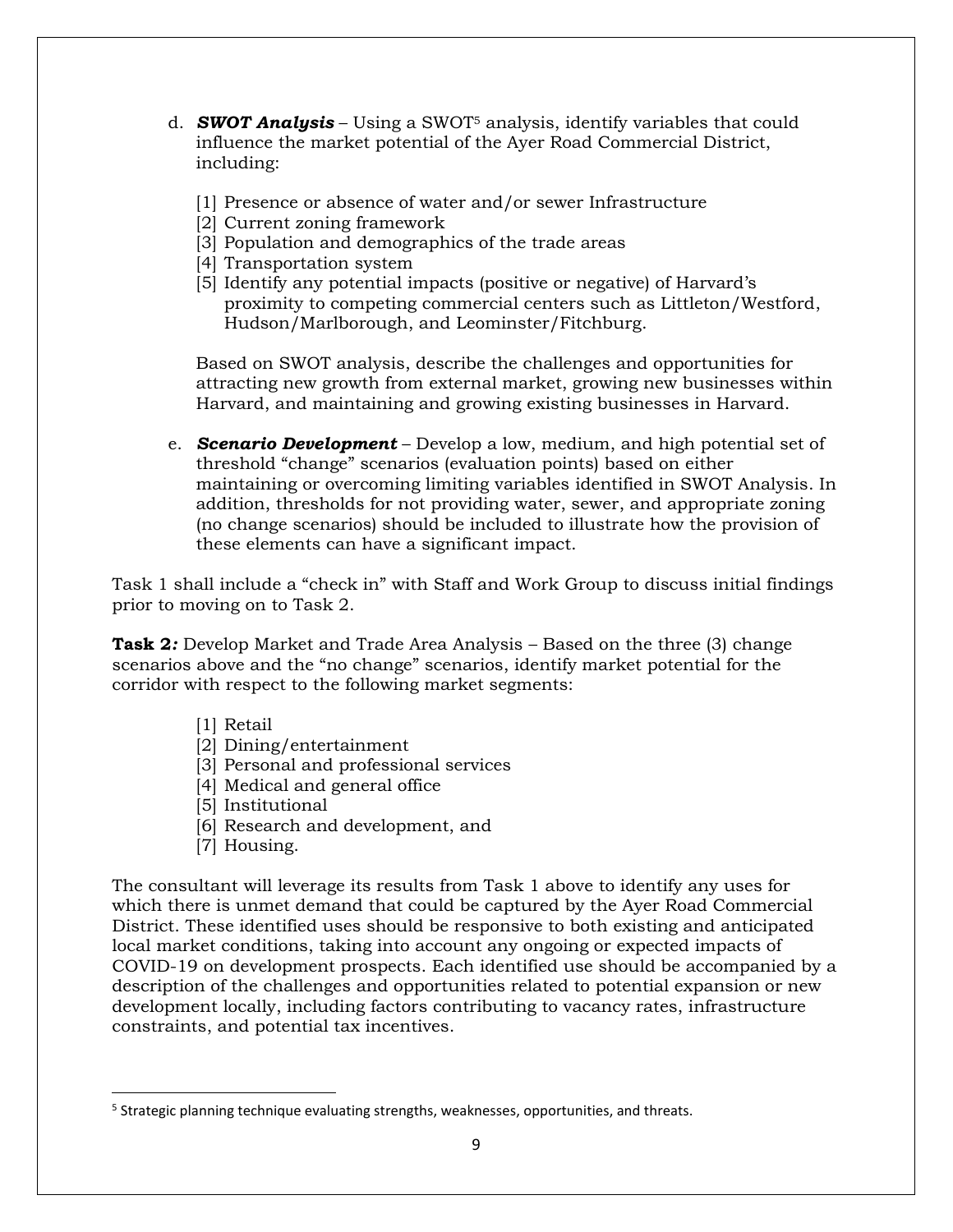The consultant will be asked to specifically examine the local demand for each of the seven (7) market segments noted above but also consider more recent emergent technologies and use categories such as flexible use spaces like coworking centers or shared workspace, and makerspaces; artisan studios; collaborative commercial kitchen space; start-up entrepreneur space; and green and sustainable businesses.

It is preferred that these uses also be evaluated within the lens of mixed-use development—both horizontally and vertically integrated, that aligns with the goals of the Town. The consultant shall quantify future demand for the market segments listed above, over a defined time horizon (e.g., five to ten years), in terms of nonresidential square footage and number of housing units by housing type—for each evaluation point.

Task 2 shall include a "check in" with Staff and Work Group to discuss initial findings prior to moving on to Task 3.

**Task 3:** Determine Area Capture – Develop forecast of subject area capture (\$ and s.f.) and translation into buildable s.f.;

Task 3 shall include a "check in" with Staff and Work Group to discuss initial findings prior to moving on to Task 4.

**Task 4:** Interviews – Conduct interviews with individuals and/or small groups to gain additional insights into market conditions. The Town will help to identify stakeholder individuals and groups if desired. Intercept data gathering would also be helpful.

Task 4 shall include a "check in" with Staff and Work Group to discuss initial findings prior to moving on to Task 5.

**Task 5:** Identify Use and Tenant Mix – Identify an optimal use and tenant mix for the district that optimizes revenue and synergy. Preferably, the consultant can provide several use mix scenarios that may offer specific levels of tax and other municipal revenue generated.

**Task 6:** Develop Conclusions – Develop general conclusions highlighting the most significant findings and projections of the analysis as a bridge to the resulting marketbased strategy and Phase 2 Vision Planning process. This shall include a marketbased development strategy based on the (high potential) market analysis. This would be a focused set of market-driven recommendations for retaining, expanding, and recruiting desired businesses as well as to attract commercial, residential, mixed-use, and other types of development. The consultant shall determine any closely comparable communities, if they exist, and note any lessons to be learned from the comparables but also note how Harvard's characteristics distinguish the community as unique from a market standpoint.

The Consultant shall identify catalytic projects for specific anchor properties within the corridor, if applicable.

#### **Market Analysis Additive Alternatives**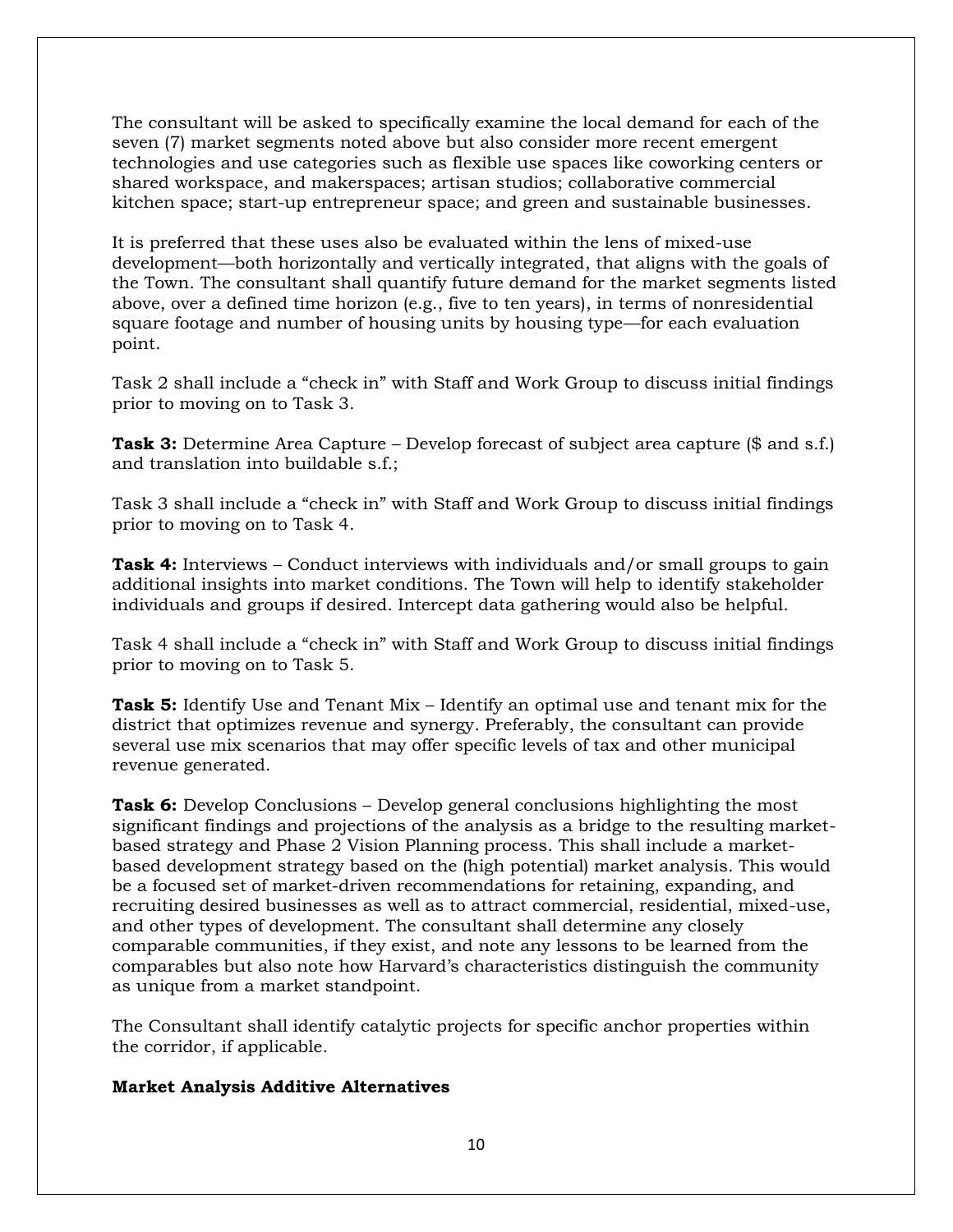The following additive alternatives are an integral part of this proposal. To be responsive, the Respondent shall quote for the base bid and also for the following listed additive alternatives:

**Task 7:** Describe Optimal Mix - Create a description of the optimal tenant mix and housing mix for each 'node' community based upon the projected future absorption trends and other relevant factors.

**Task 8:** Summarize Target Businesses – Recommendations of specific businesses that exist in other communities to target in a recruitment effort, based on the quantified opportunities and needs identified in the study. This also may include specific developers or housing contractors.

**Task 9:** Identify Existing Growth Businesses in Harvard – Recommendations of specific businesses that already exist in Harvard that could expand or diversify to capitalize on identified market opportunities.

**Task 10:** Branding & Marketing – Any branding or marketing recommendations to enhance the image of Harvard as business-friendly. Any recommendations in this area should include the specific identity to be promoted as well as methods to promote it.

#### *Fiscal Impact Analysis*

**Administrative Tasks:** See Administrative Tasks for Market Analysis element.

**Task 1:** Analysis of projected municipal fiscal impact of the findings of the Market Analysis as applicable to fiscal impact, including:

- a. Each threshold scenario (low, medium, high) plus each market segment (land use type) for each.
- b. Using representative real estate values, occupancy and use estimates, and municipal service costs to determine likely impacts.
- c. Land use categories shall include but not be limited to the market segments (land uses) evaluated in the Market Analysis:
	- Retail
	- Dining/entertainment
	- Personal and professional services
	- Medical and general office
	- **Institutional**
	- Research and development
	- Housing
	- Mixed-use retail or office and residential
	- Public passive use parkland or open space
	- Public recreation lands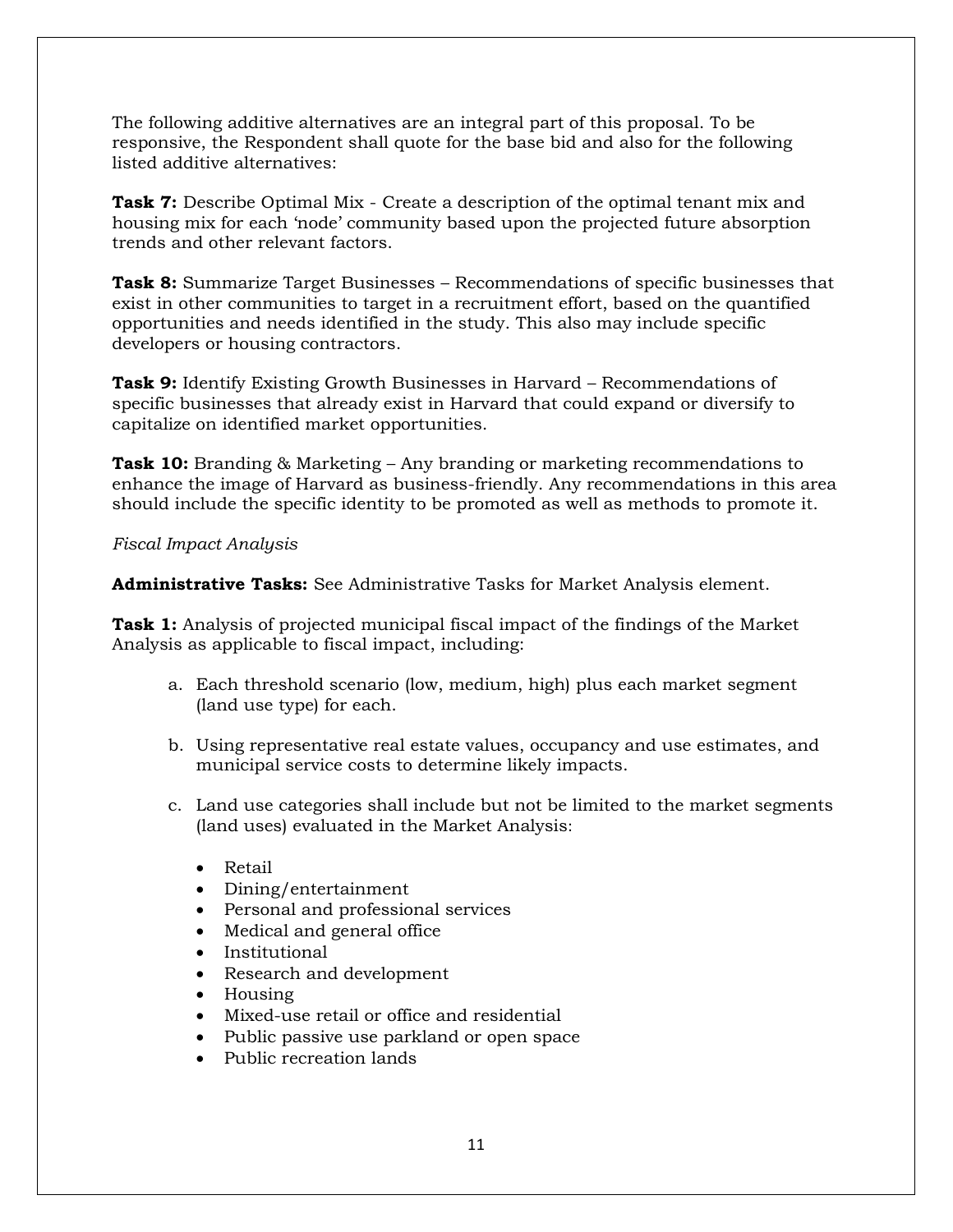- d. Findings for residential land uses should address how impacts vary by residential unit bedroom count and by tenure, and any other relevant characteristics.
- e. Fiscal impact analysis shall present annual average costs and revenues associated with existing land uses and annual marginal costs and revenues expected for new development.
- f. Analysis should include consideration of municipal costs including but not limited to:
	- General Government
	- Education
	- Public Safety (Police, Fire, EMS)
	- Public Works
	- Parks and Recreation
	- Health and Human Services
	- Water and Sewer

**Task 2:** Develop a Fiscal Impact Modeling Program for future use by Harvard. The digital program:

- a. Shall be similar to the one used to project the above referenced impacts but will allow users to enter area- and scenario-specific data inputs to more precisely project the fiscal impacts of development in a specific place.
- b. Will allow for Harvard to test scenarios such changes in zoning, allowing for multiple criteria to be changed for evaluative purposes.
- c. Should be user-friendly and accessible for use without the need of special software.

#### **Deliverables**

- 1. Administrative
	- a. Kickoff Meeting delineated in Scope of Work
	- b. Four (4) updates to Staff/Work Group at specific milestones noted in Scope.
	- c. Weekly progress summaries emailed to Staff.
	- d. Optional: Presentation of Findings noted in Scope of Work.
- 2. Market Analysis
	- a. *Task 1 Deliverables*: Task 1 Check-In and any draft findings documents related to Task 1 Scope of Work.
	- b. *Task 2 Deliverables*: Task 2 Check-In and any draft findings documents related to Task 2 Scope of Work.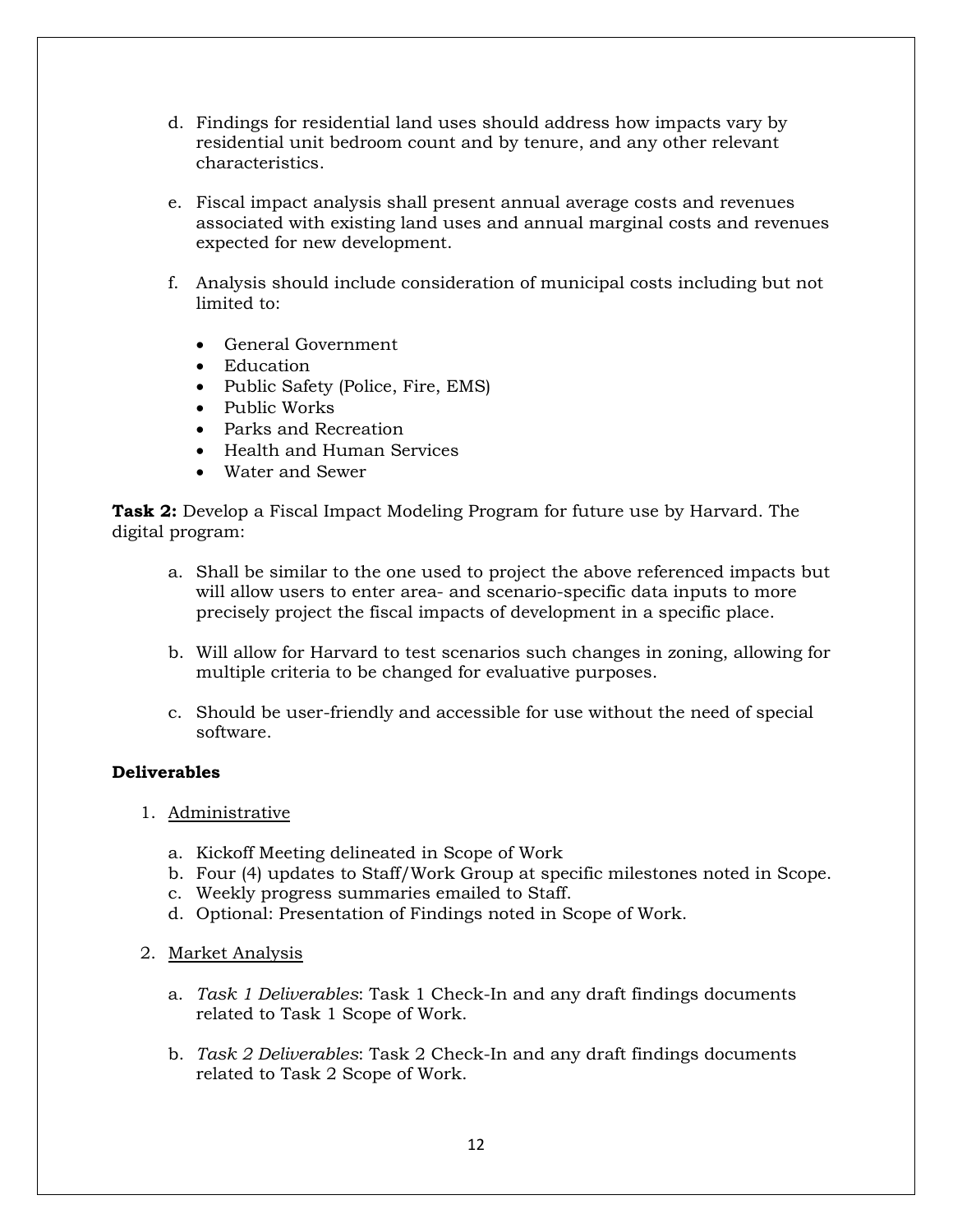- c. *Task 3 Deliverables*: Task 3 Check-In and any draft findings documents related to Task 3 Scope of Work.
- d. *Task 4 Deliverables*: Task 4 Check-In and any draft findings documents related to Task 4 Scope of Work.
- e. *Task 5 Deliverables*: Any draft findings documents related to Task 5 Scope of Work.
- f. *Task 6 Deliverables*: A final project report compiling all draft findings and recommendations including tables, maps, and appendices, as applicable. Market Analysis report deliverable should include a summary table similar to that depicted below. While simplistic, it exemplifies the types of data and data structure that Harvard is seeking so that it can be portrayed to the lay public. Detailed tables for specific use categories and scenarios should also be easy to read and understand. The final report shall also include a set of infographics to be used by the Town to share the findings with the public and be easily understood and digestable.

Deliverables for Additive Alternatives shall be recommended by the consultant for discussion.

|                        |  |                              | <b>Commercial</b> | Industrial/R&D | Other<br><b>Non-Res</b> | <b>Residential</b><br>(Units) | Annual<br><b>Tax Revenue</b><br>(Current Rate) | <b>Annual</b><br><b>Tax Revenue</b> | <b>Hotel/Motel</b><br><b>Tax Revenue</b> | <b>Meals/Drink</b><br><b>Tax Revenue</b><br>(Split Tax)   (Current Rate)   (Current Rate)   (Current Rate) | Other<br><b>Revenue</b> |
|------------------------|--|------------------------------|-------------------|----------------|-------------------------|-------------------------------|------------------------------------------------|-------------------------------------|------------------------------------------|------------------------------------------------------------------------------------------------------------|-------------------------|
|                        |  | <b>High Range Assumption</b> | 999,999           | 999,999        | 999,999                 | 1,000                         | 1,000,000                                      | \$1,000,000                         | 1,000,000                                | 1,000,000                                                                                                  | 1,000,000               |
| w/<br>Water &<br>Sewer |  | Mid Range Assumption         | 999,999           | 999,999        | 999,999                 | 500                           | 1,000,000                                      | \$1,000,000                         | 1,000,000                                | 000,000.1                                                                                                  | 1,000,000               |
|                        |  | Low Range Assumption         | 999,999           | 999,999        | 999,999                 | 250                           | 1,000,000                                      | \$1,000,000                         | 1,000,000                                | 1,000,000<br>s.                                                                                            | 1,000,000               |
|                        |  |                              |                   |                |                         |                               |                                                |                                     |                                          |                                                                                                            |                         |

#### $W$ /o Water & Sewer

| <b>High Range Assumption</b> | 55,555 | 55,555 | 55,555 |  | 1,000,000   \$ 1,000,000      | $1,000,000$ S   | $1,000,000$   S | 1,000,000 |
|------------------------------|--------|--------|--------|--|-------------------------------|-----------------|-----------------|-----------|
| Low Range Assumption         | 55,555 | 55,555 | 55.555 |  | 1,000,000   \$ 1,000,000   \$ | $1,000,000$   S | $1,000,000$   S | 1,000,000 |
|                              |        |        |        |  |                               |                 |                 |           |

# 3. Fiscal Impact Analysis

The project deliverables will be:

- a. A report that provides guidance Harvard on the impacts of future land uses and use mixes and levels, and
- b. A fiscal impact model tool that allows staff to customize findings using local data.

# **Timeline**

Clearly include in proposal the proposed timeline for completion of the project, including any significant benchmark dates.

**Cost**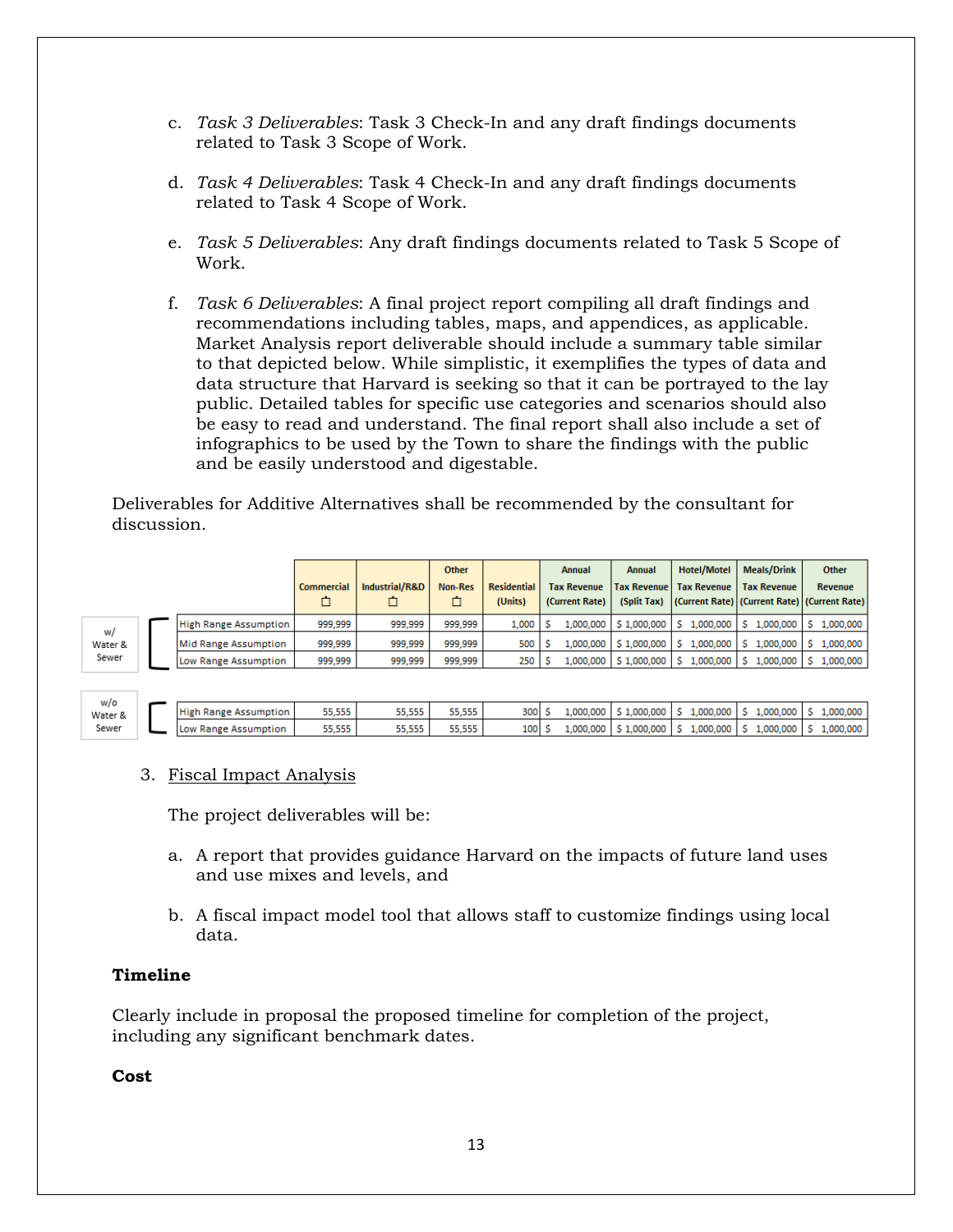Respondent should clearly define the proposed cost of the project, itemizing out the additive alternates. Harvard's maximum budget for this bid is **\$45,000**.

If there are any areas of the project that may be 'value engineered' by utilizing local resources (past studies, in-kind staff assistance, etc.) it would be helpful to include that information.

# <span id="page-13-0"></span>**Section 3 – Proposal Format and Content**

### **Submittal Requirements**

While there is no specific page limit for the proposal, we urge respondents to emphasize the project approach and be concise, succinct, and economical with the other content. The proposal submittal must contain the following information:

1. Cover Letter. Provide name and address of the firm(s) and project contact person with address, phone and email. Summarize your understanding of the project scope and services being required. Provide a statement indicating your ability to provide timely services for this project and to meet the requirements of the proposed schedule. Indicate your acceptance of the requirements of this RFP. The cover letter must be signed by a duly authorized official of the firm. Consortiums, joint ventures, or teams submitting proposals must establish that contractual responsibility rests solely with one company or one legal entity. Each submittal should indicate the entity responsible for execution on behalf of the proposal team.

*NOTE: For items 2-5 below, please develop a short executive summary and provide the detailed information in appendices.*

- 2. Project Team
	- a. Prepare an organizational chart showing the project team.
	- b. Provide resumes or a listing of information for each person included in your proposed project team. State the educational background of each individual, years of experience, length of employment with your firm, and previous project experience. For each person, list specific responsibilities on this project, experience on economic impact studies of similar size and type, specific qualifications applicable to this project, and any current work assignments which may affect availability for this project.
	- c. Any capacity and/or resources available that would enable you to back up and support the assigned staff.
	- d. Areas of specialization, if any.
	- e. Two (2) case studies each involving market analysis and fiscal impact analysis plus related business development work.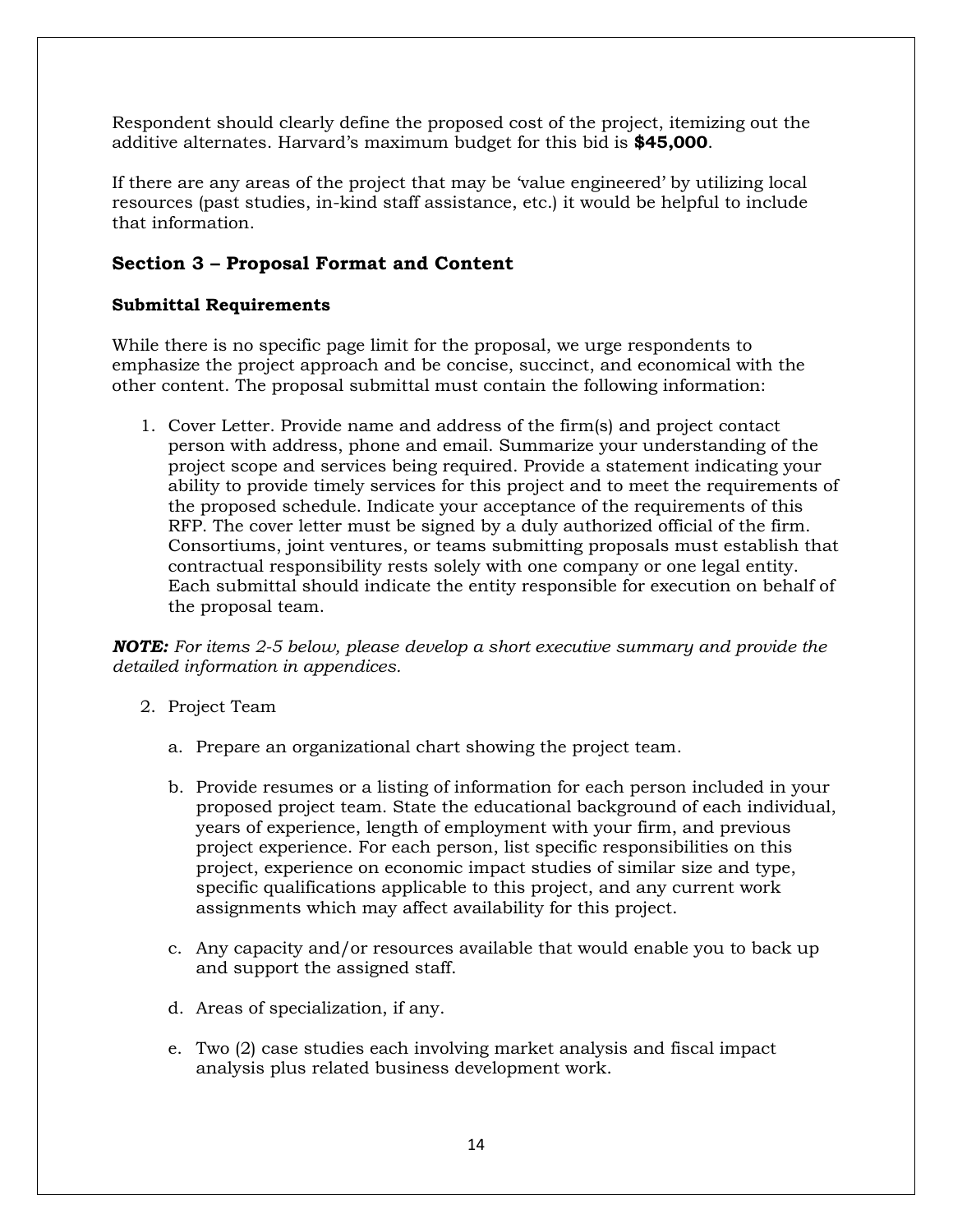- f. For the project manager and other "key" team members proposed, provide at least three (3) client references (contact person, phone, email and summary of project). Experience in small towns and villages is highly desirable.
- 3. Project Approach

Please provide a description of your project approach including, but not limited to, all items listed above; a detailed work plan and schedule; and estimated personnel hours, if available. Any changes that your team might recommend to the overall scope of work should be indicated and explained.

4. Relevant Experience

Indicate prior experience of your firm with similar projects. In particular, similar projects for similarly sized communities and project types would be most valuable.

5. Why Your Firm?

What makes your firm the most qualified to perform this work? Please provide specific reasoning and additional information that would uniquely qualify your team for this project and why Harvard should select you.

6. Fee Proposal and Compensation

Each Respondent's Proposal shall include a Fee Proposal in a separate sealed envelope, using the attached form.

- a. Fee Proposal. Identify lump sum fees for which Respondent would be seeking compensation in total, addressing the project scope detailed on pages 7-12.
- b. Fee Schedule. Please provide a current fee schedule for the types of service(s) that you offer. If referencing basic services costs, include typical staffing expectations and variations that the Town could expect for specific types of projects, if applicable.
- c. Please also provide detailed information on your billing practices (i.e., lump sum, percentage-based, other), including reimbursable cost categories and hourly billing rates by position for additional services. Additional Costs. Identify any additional fees, costs, expenses or reimbursable fees for which Respondent would be seeking compensation.

# <span id="page-14-0"></span>**Section 4 – Review of Proposals and Selection**

#### Selection Criteria

Upon receipt of the proposals, Community and Economic Development staff will evaluate the completeness of each proposal. All complete proposals will be forwarded to all members of the project work team. The work team will rely on the qualitative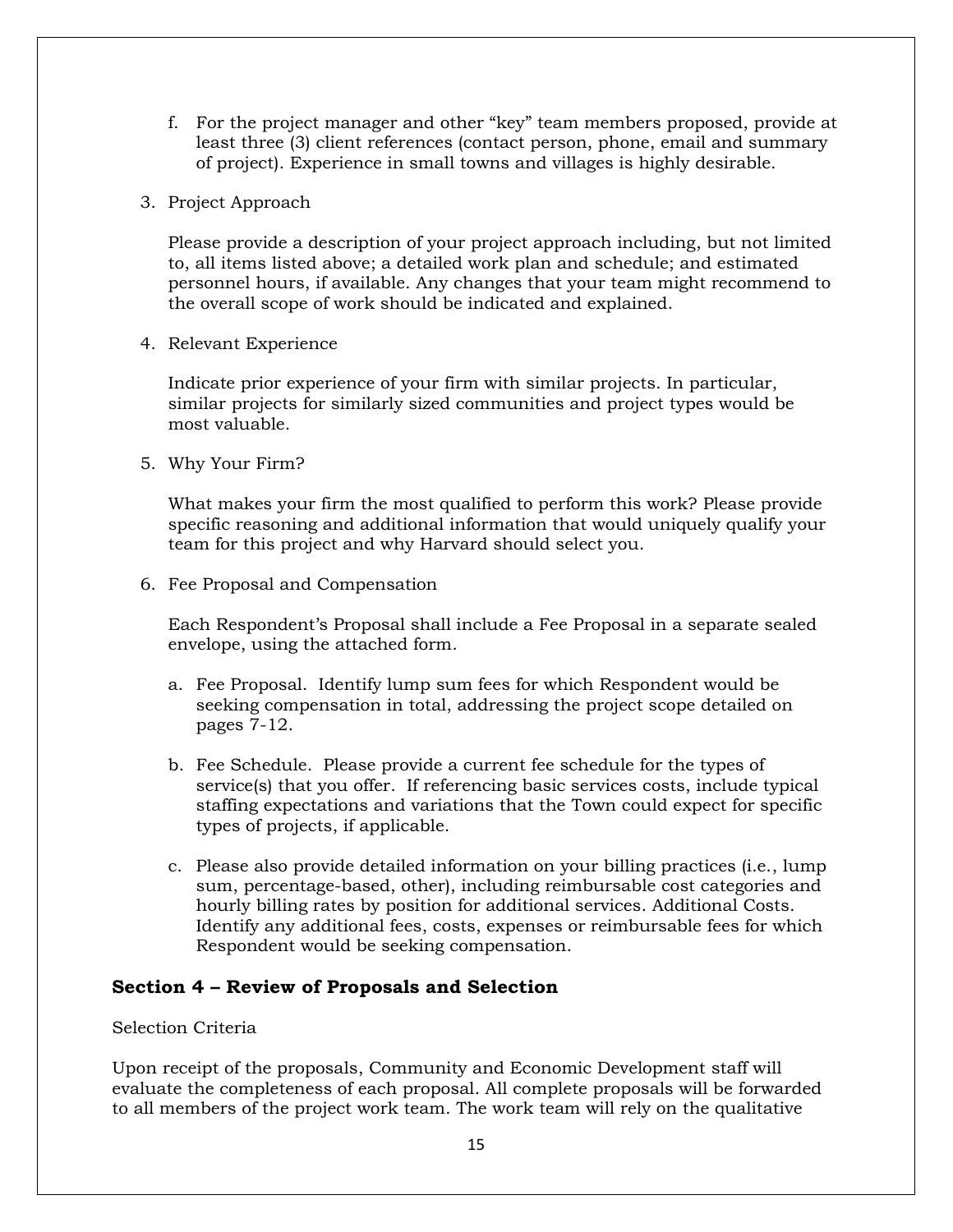information contained and presented in the proposals, interviews, and reference checks in making the decision to select the most qualified firm to provide services for this project. The following selection criteria, in order of importance, will be used:

- [Technical strength and innovation of the project approach](#page-15-0) including clarity in [explanation](#page-15-0)
- [Firm background and applicable experience](#page-15-1)
- Knowledge and experience of project team [as it relates to project specifics](#page-15-2)
- [Past performance including strength of references](#page-15-3)
- Regional [economy insight](#page-16-1)
- [General strength of project team](#page-16-2)

Selection Criteria Explanation

<span id="page-15-0"></span>1. Appropriate explanation detailing the approach to the project objectives and scope of work as stated above in a way that laypersons conducting a review of proposals can easily understand the approach.

*Effectively tying the approach together to what data will be generated and why each data set is important to meeting Town objectives will tend to score higher. Effective responses should show how the firm anticipates managing the relationship with the Client in terms of clarity and frequency of communication, accessibility for questions, and overall client satisfaction.*

<span id="page-15-1"></span>2. Firm background and applicable project experience.

*Firms with specific experience with both a similar market analysis project and also fiscal impact analysis for municipalities will tend to score high. If this experience is related to a similar commercial district and/or if the fiscal impact work is tied to the market analysis results, then the optimal score is more likely.*

<span id="page-15-2"></span>3. Project team members' experience with comparable projects.

*If the specific team members proposed to be assigned to this project and the project manager, each have strong experience with the type of work described above, responses will tend to score higher than teams that do not have this experience. Response should provide an organizational chart showing the interrelationship of key personnel to be provided by the Respondent for this project and identifying the individuals and associated firms (if any) who will fill the roles of Project Manager and any other key roles identified by the Respondent. Specifically, describe the time commitment, experience and references for these key personnel. Identify any services to be provided by Sub-consultants.*

<span id="page-15-3"></span>4. Past performance with similar organizations as noted by references.

*Strong references from similar communities for similar projects will tend to score higher. The closer that similar projects mirror the Harvard project, the higher the evaluation of this criteria will score. Each reference will be evaluated consistently using the following areas:*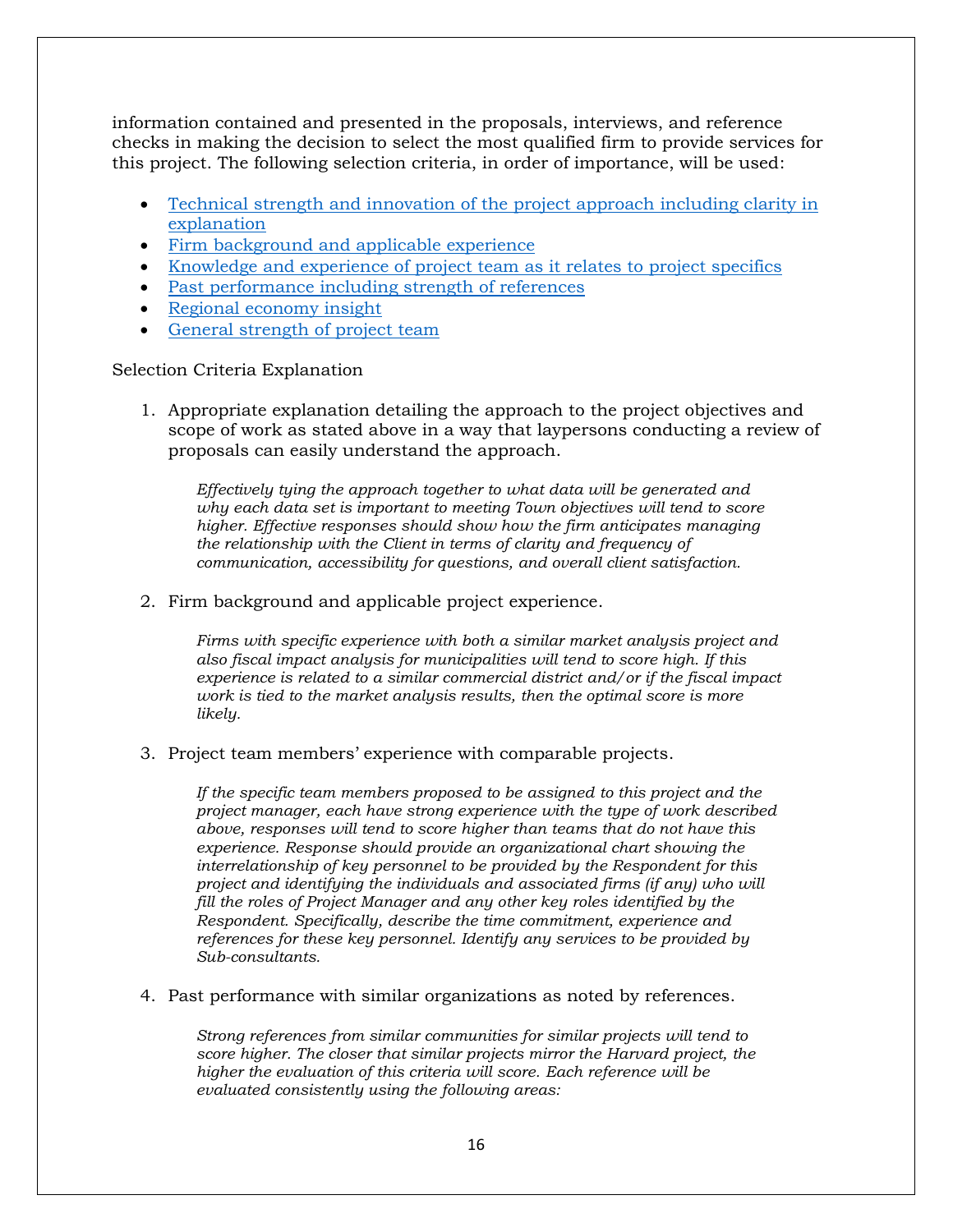- *Quality of Work Product*
- *Execution of Scope (vendor execution, issue resolution)*
- *Project Benchmarks and Timeline (adherence, lessons learned)*
- *Adherence to Budget (any cost overruns, required agency personnel, total cost of ownership)*
- *Customer Relations (responsiveness and other criteria)*
- *Overall Satisfaction (agency level, school level, individual level*
- <span id="page-16-1"></span>5. Knowledge and insight into the local and/or regional economy.

*A firm's familiarity and knowledge with the regional economy in which Harvard is situated is a strong evaluative advantage.*

<span id="page-16-2"></span>6. General skills, abilities, and knowledge of personnel.

*The firm's history, reputation, and general experience in real estate data and fiscal data will be an important factor. The overall strength of staffing and personnel will also be important.*

It is the policy of The Town of Harvard (hereinafter "The Town") to ensure impartial, equitable, and comprehensive proposal evaluations based on the evaluation criteria listed above, and to select the source (or sources) whose offer meets the our technical, policy, and programmatic goals. The Town will conduct a technical review of each conforming proposal. Conforming proposals comply with all requirements detailed in this RFP; proposals that fail to do so may be deemed non-conforming and may be removed from consideration. The Town's intent is to review proposals as soon as possible after they arrive; however, proposals may be reviewed periodically for administrative reasons.

Award(s) will be made to proposers whose proposals are determined to be the most advantageous to The Town, all factors considered, including the potential contributions of the proposed work to the overall planning program and the availability of funding for the effort.

Based on qualitative evaluation of written proposals, the Fee Proposal will be opened for each responsive proposal. The Work Group may ask one or more firms and their representatives to make a presentation to the Work Group. Harvard reserves the right to not select a firm as part of this process.

# <span id="page-16-0"></span>**Section 5 – Standard Proposal Information**

#### **Authorized Signature**

An individual authorized to commit the Respondent to the provisions of the RFP must sign all proposals.